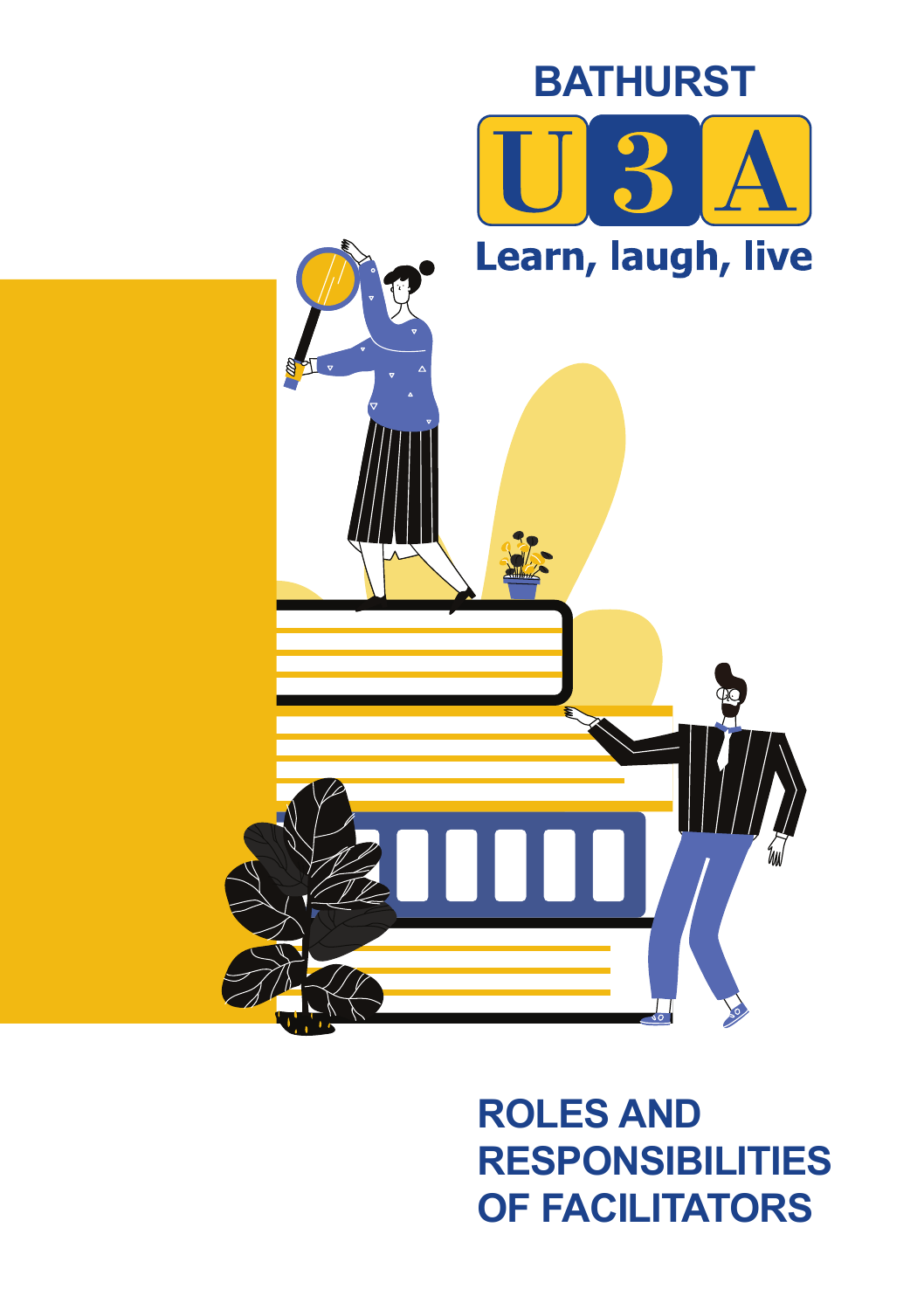| <b>WHAT IS A FACILITATOR</b>                  | 1              |
|-----------------------------------------------|----------------|
| <b>APPLICATION FOR COURSE FACILITATORS</b>    | 1              |
| <b>ROLE OF THE FACILITATOR</b>                | 1              |
| <b>LEARNING</b>                               | 1              |
| <b>VENUE SAFETY</b>                           | 1              |
| <b>ROLLS</b>                                  | 2              |
| <b>INFORMATION</b>                            | $\overline{2}$ |
| <b>EXCURSIONS</b>                             | $\overline{2}$ |
| <b>OPTIONAL</b>                               | $\overline{2}$ |
| <b>CODE OF CONDUCT</b>                        | 3              |
| <b>FOR MEMBERS</b>                            | 3              |
| <b>FOR FACILITATORS</b>                       | 3              |
| <b>CONTACTS</b>                               | 3              |
| <b>FACILITATORS' REPRESENTATIVE</b>           | 3              |
| <b>ENROLMENT OFFICER</b>                      | 4              |
| PROGRAM COORDINATOR                           | 4              |
| DATA/WEBSITE COORDINATOR                      | 4              |
| <b>NEWSLETTER EDITOR</b>                      | 4              |
| <b>VENUES COORDINATOR</b>                     | 4              |
| <b>SECRETARY</b>                              | 4              |
| <b>TREASURER</b>                              | 5              |
| <b>PUBLICITY OFFICER</b>                      | 5              |
| <b>PHOTOCOPYING</b>                           | 5              |
| <b>COPYRIGHT</b>                              | 5              |
| <b>USEFUL URLS</b>                            | 5              |
| <b>DATA PROJECTORS</b>                        | 6              |
| <b>INSURANCE</b>                              | 6              |
| <b>INFORMATION FOR FACILITATORS</b>           | 6              |
| THINGS YOU WILL FIND IN YOUR ROLL FOLDER      | 6              |
| <b>ROLLS</b>                                  | 7              |
| <b>TEMPORARY MEMBERSHIP ROLL</b>              | 7              |
| <b>CALENDAR</b>                               | 7              |
| <b>ACCIDENT REPORT</b>                        | 7              |
| <b>CANCELLED CLASS</b>                        | 8              |
| <b>WHAT TO DO WHEN</b>                        | 8              |
| A MEMBER JUST TURNS UP AND IS NOT ON THE ROLL | 8              |
| YOU HAVE A VACANCY IN A CLASS WITH A LIMIT    | 8              |
| <b>BETWEEN TERM CLASSES</b>                   | 8              |
| <b>PRIVACY</b>                                | 9              |
| <b>CONTINUING OR NEW CLASSES</b>              | 9              |
| <b>THANKS</b>                                 | 9              |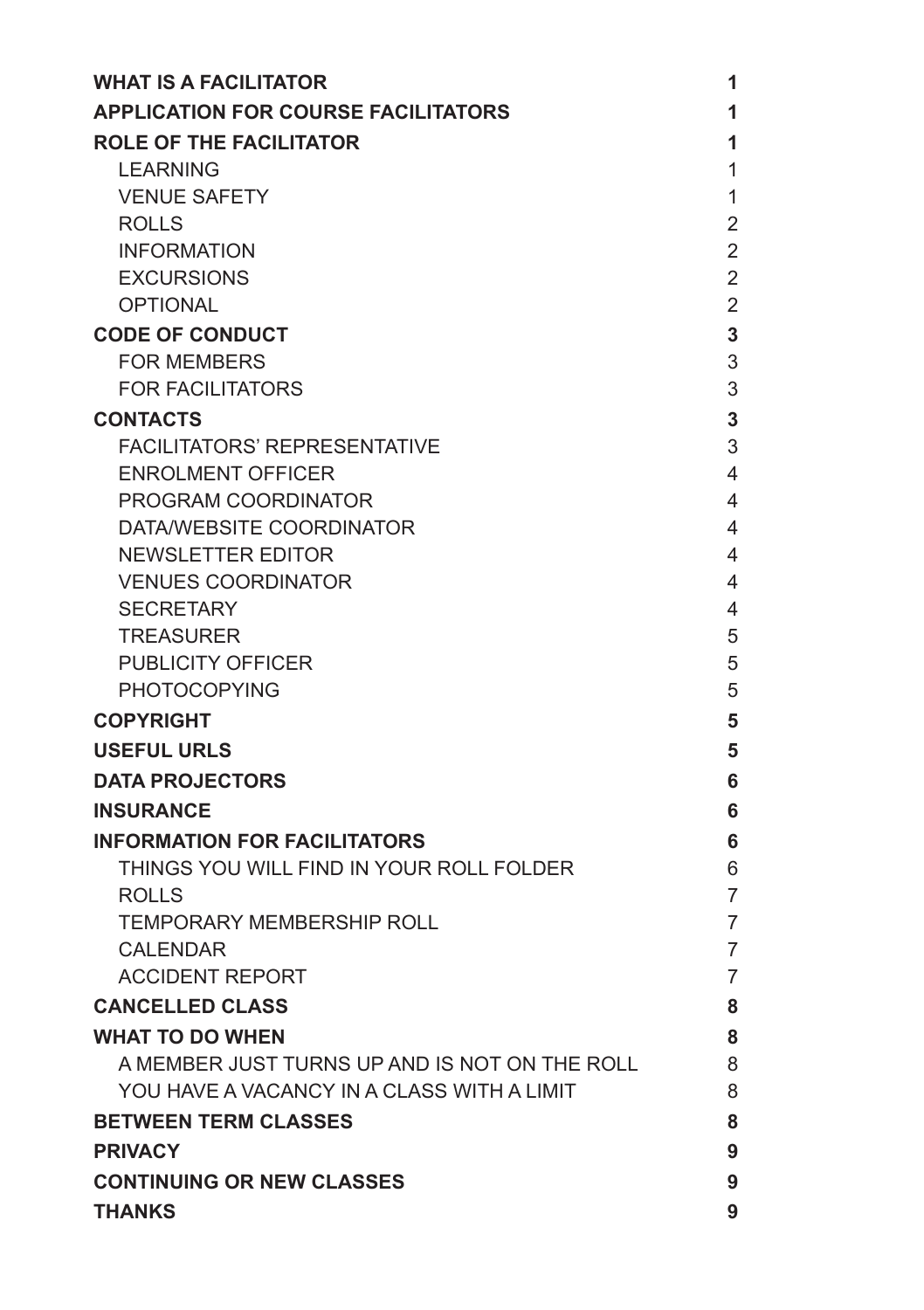## **WHAT IS A FACILITATOR**

A facilitator is a person who provides group leadership and expertise in their chosen subject or field. A Facilitator may:

- Order and arrange the activities of the group.
- Lead a group discussion.
- Lecture to the group in a formal situation.
- Act as a mentor to members of the group who are doing their own projects.

## **APPLICATION FOR COURSE FACILITATORS**

A person who wishes to lead a group should contact the Program Coordinator. They should supply:

- Their credentials (either formal or informal evidence of expertise to run a group).
- Their preferred day, venue, time and number of weeks (6 or 8),for the course, with as many alternatives as possible.
- A description, of no more than 300 characters, in terms of outcomes for their course for including in the Course information notes in the Newsletter.

The Program Coordinator will make a recommendation to the Committee on whether the course should proceed. The course can only proceed if the Committee approves.

The Committee will consider each application on the basis of the information provided.

# **ROLE OF THE FACILITATOR**

## **LEARNING**

- To facilitate learning and/or progression in skills in the members of their group. We encourage lifelong learning for all members.
- To foster an atmosphere of friendliness and comradeship within their group.
- To describe the outcomes of the course clearly for inclusion in the Newsletter and Website of Bathurst U3A

## **VENUE SAFETY**

• As a Facilitator, it is your responsibility for assessing all safety aspects of the venue (loose rugs, faulty wiring, trip hazards and safety exit procedures). We suggest that , at the beginning of each term, you remind your group of general housekeeping and health and safety procedures.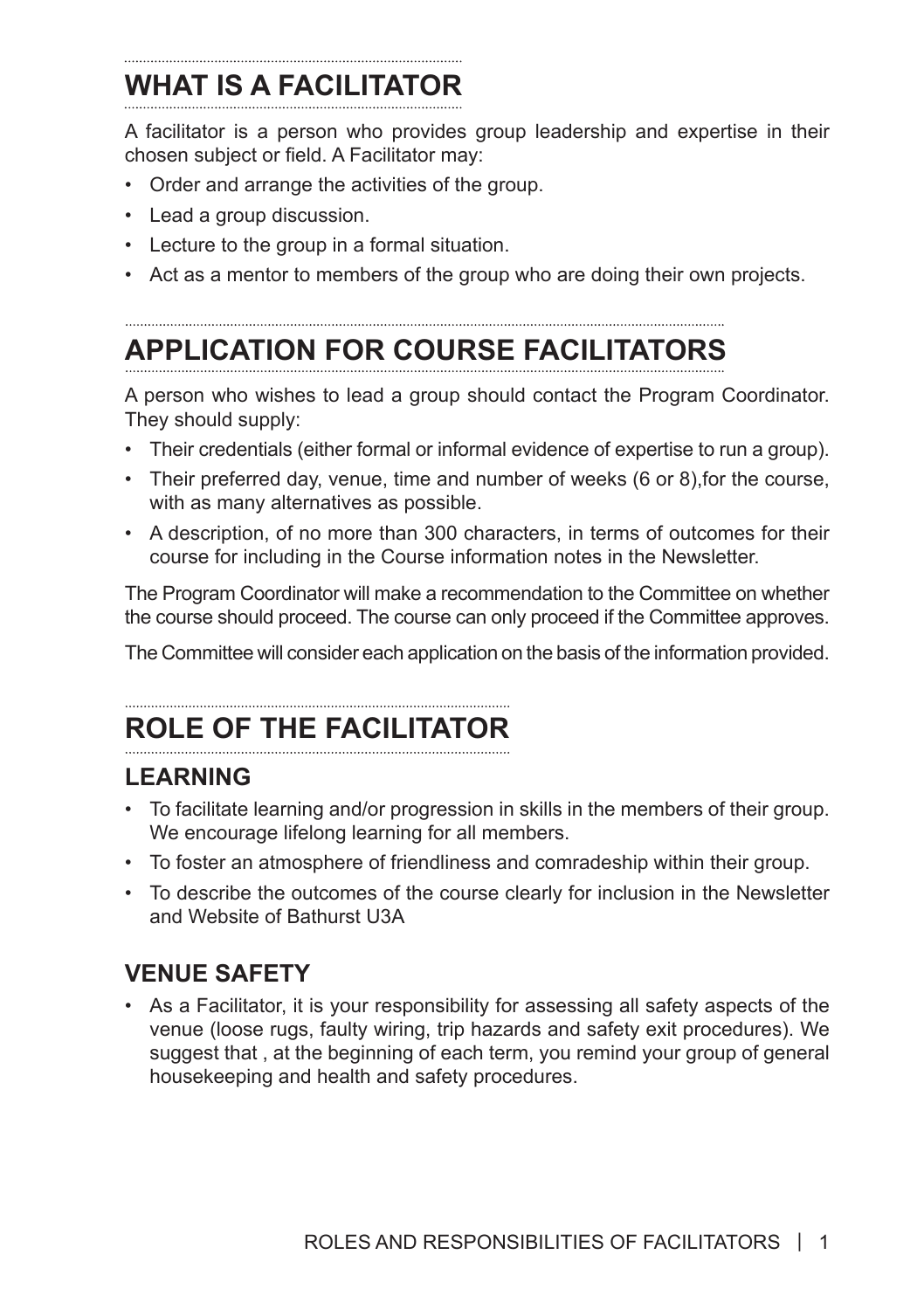## **ROLLS**

It is the Facilitators' responsibility to;

- Collect a roll before the term begins.
- Mark the roll accurately.
- Record the names of visitors on the Temporary/Honorary Members Roll.
- Return the roll within one week of the term finishing.
- Make sure every member of the group has a Membership Card. These are issued on Enrolment Day or by the Treasurer to the Facilitator for subsequent enrolments.
- The Enrolment Officer will prepare the rolls and notify the Facilitator of any subsequent enrolments.
- Please do not add or remove names from your roll. If a member turns up to your class and their name is not on the roll, invite them to join for the day, add their name to the Temporary/Honorary member list and suggest they contact the Enrolment Officer to adjust their enrolment. This ensures that accurate records are kept and members who are away for a short period are not removed from a roll.

### **INFORMATION**

Facilitators should act as providers of information from the Committee to members and encourage members to take part in activities organised by the Committee eg Christmas Party, Excursions, morning teas, special functions.

## **EXCURSIONS**

When organising an excursion, the plan for it needs to be approved by the Committee. The plan should include (but is not limited by) a description of and the reason for the excursion, the destination, number of nights (if applicable), type of accommodation, number of people going, guest speakers, etc.

A roll needs to be maintained for the excursion. Spare copies of your class roll can be obtained from the data/website coordinator.

Collection of moneys, and payments, by the facilitator, are permitted for the purpose of excursions.

See the section on Insurance.

A temporary change of venue for a meeting, for example, meeting at a café is not considered an excursion. Note that in this case, the venues coordinator should be notified for our records and accounting purposes.

## **OPTIONAL**

A Facilitator should try and foster social relationships by organising other times for the group to get together - perhaps in between terms at a member's home or a morning tea or lunch.

For further information about these extra activities, such as Insurance cover and costs etc, the Facilitator should contact members of the Committee.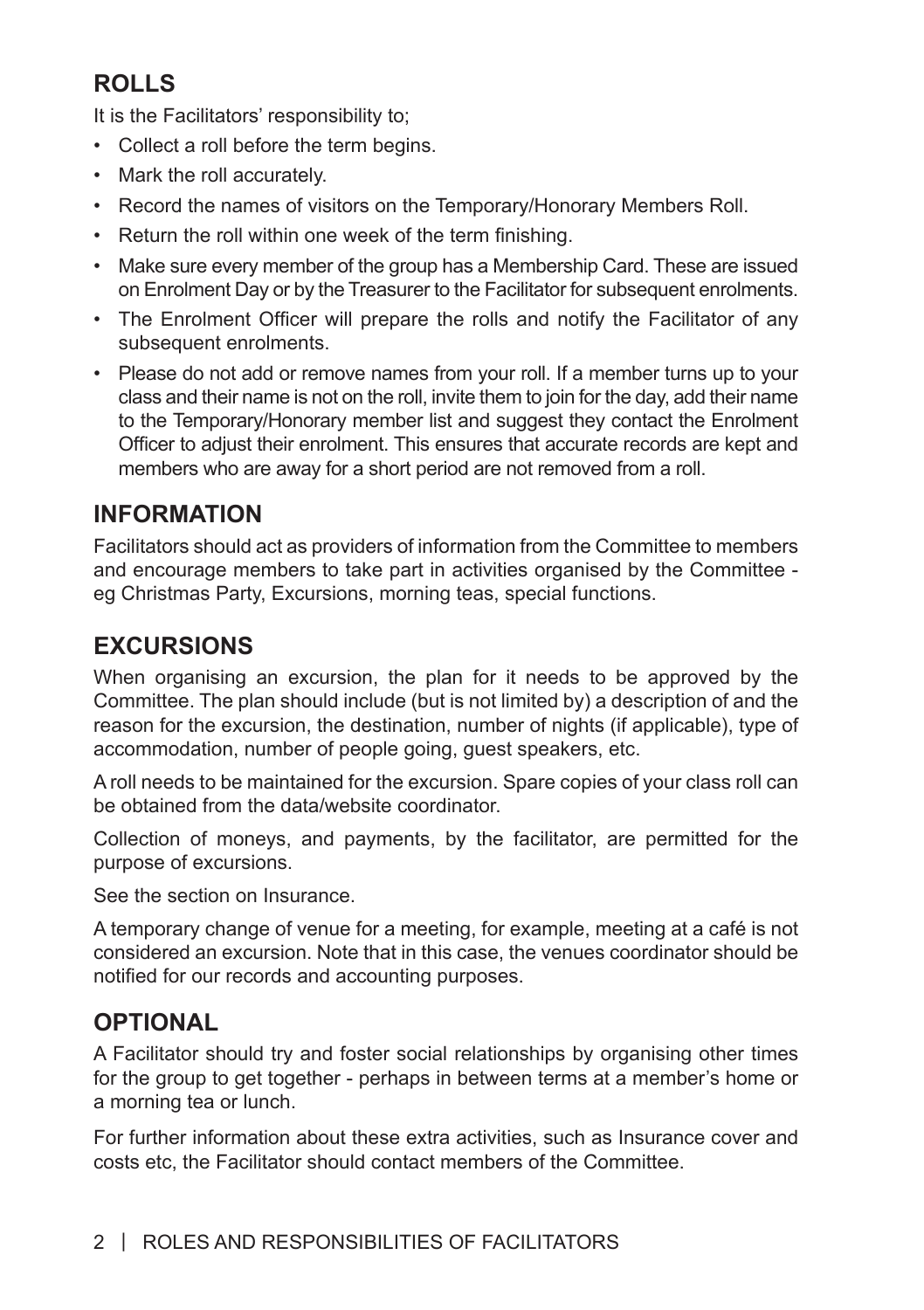## **CODE OF CONDUCT**

### **FOR MEMBERS**

- Be polite and respectful to facilitators and other class members.
- Respect class 'ethos' and working arrangements.
- Refrain from discussion of matters likely to cause controversy, such as politics, race, gender or religion. (unless raised by the Facilitator)
- Inform the Facilitator if withdrawing from a course or for a term.
- Send an apology to the Facilitator if unable to attend a class so that the member will not be assumed to have withdrawn from that class and have their name removed from the roll.
- During class, follow reasonable instructions and requests from Facilitators.

## **FOR FACILITATORS**

- Be punctual and prepared.
- Mark rolls. Return rolls within one week of each term.
- Be polite, helpful and respectful to members.
- At the beginning of each term, set out housekeeping rules.
- Make expectations of behaviour clear to class members.
- If possible, inform class members of change of meeting time for venue in advance of a class.
- Put away U3A equipment securely and tidily.
- Leave the venue clean and tidy.
- Return keys and other equipment, where appropriate, to the Venue Coordinator, Equipment officer or Facilitators' Representative at the conclusion of a course.

## **CONTACTS**

Following the AGM, the contact details for members of the Committee will be forwarded to all Facilitators and will also be printed in the Newsletter and available on the Website.

## **FACILITATORS' REPRESENTATIVE**

facilitatorsrepresentative@bathurstu3a.com

Your representative is your first point of contact if:

- You have any questions about running a class.
- You cannot attend a class.
- You need to know about equipment in a venue.
- A member constantly breaches the Members' Code of Conduct.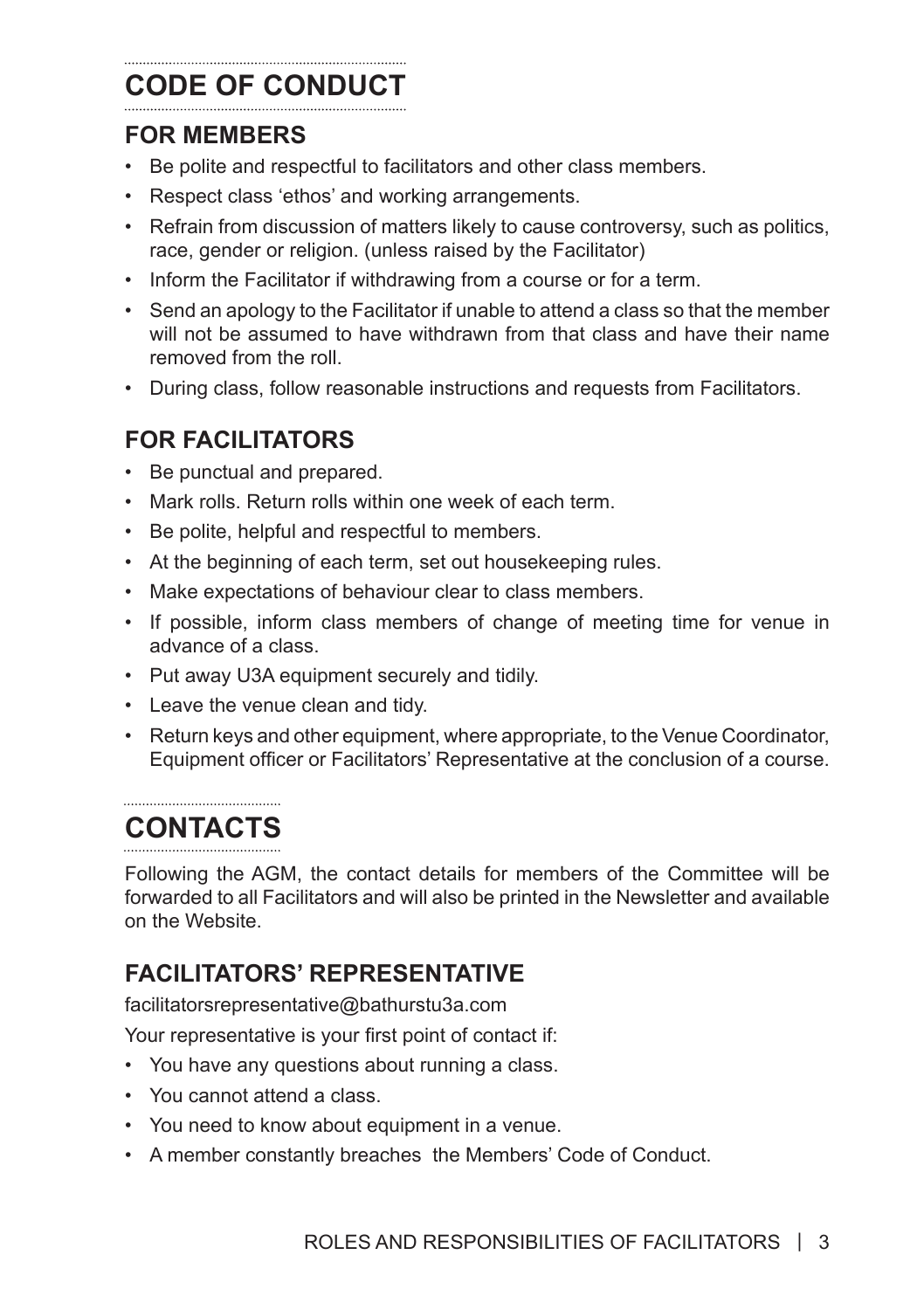## **ENROLMENT OFFICER**

enrolmentofficer@bathurstu3a.com

The Enrolment Officer can supply you with extra copies of any of the documents you find in your roll. Copies of these can also be found on the website.

He/she will also contact you to advise further enrolments or contact someone on a waiting list if you have a vacancy you wish to fill.

### **PROGRAM COORDINATOR**

programcoordinator@bathurstu3a.com

The Program Coordinator is responsible for organising all continuing and new courses, collecting the course descriptions for the Newsletter and contacting the Venue Coordinator to organise venues. The Program Coordinator is your first contact if you are proposing a new course, continuing or discontinuing an existing course.

## **DATA/WEBSITE COORDINATOR**

webadmin@bathurstu3a.com

The Data/Website Coordinator keeps all the membership data and, in conjunction with the Enrolment Officer, processes all membership forms, in conjunction with the Enrolment Officer, Program Coordinator and Treasurer, coordinates enrolments, compiles class lists for each course and organises waiting lists where required.

We encourage you to submit photos or articles to the Data/Website Coordinator to post on the Website.

## **NEWSLETTER EDITOR**

newslettereditor@bathurstu3a.com

We encourage you to submit articles and photos for the Newsletter.

## **VENUES COORDINATOR**

venuescoordinator@bathurstu3a.com

Contact the Venues Coordinator to deal with any issues with your venue or if you wish to change it for some reason. The Venues Coordinator is responsible for all venues throughout the year and **it is essential that you notify the Venues Coordinator of any changes in a timely manner.**

## **SECRETARY**

secretary@bathurstu3a.com

The Secretary can supply copies of the Constitution or, alternately, it is available on the Website.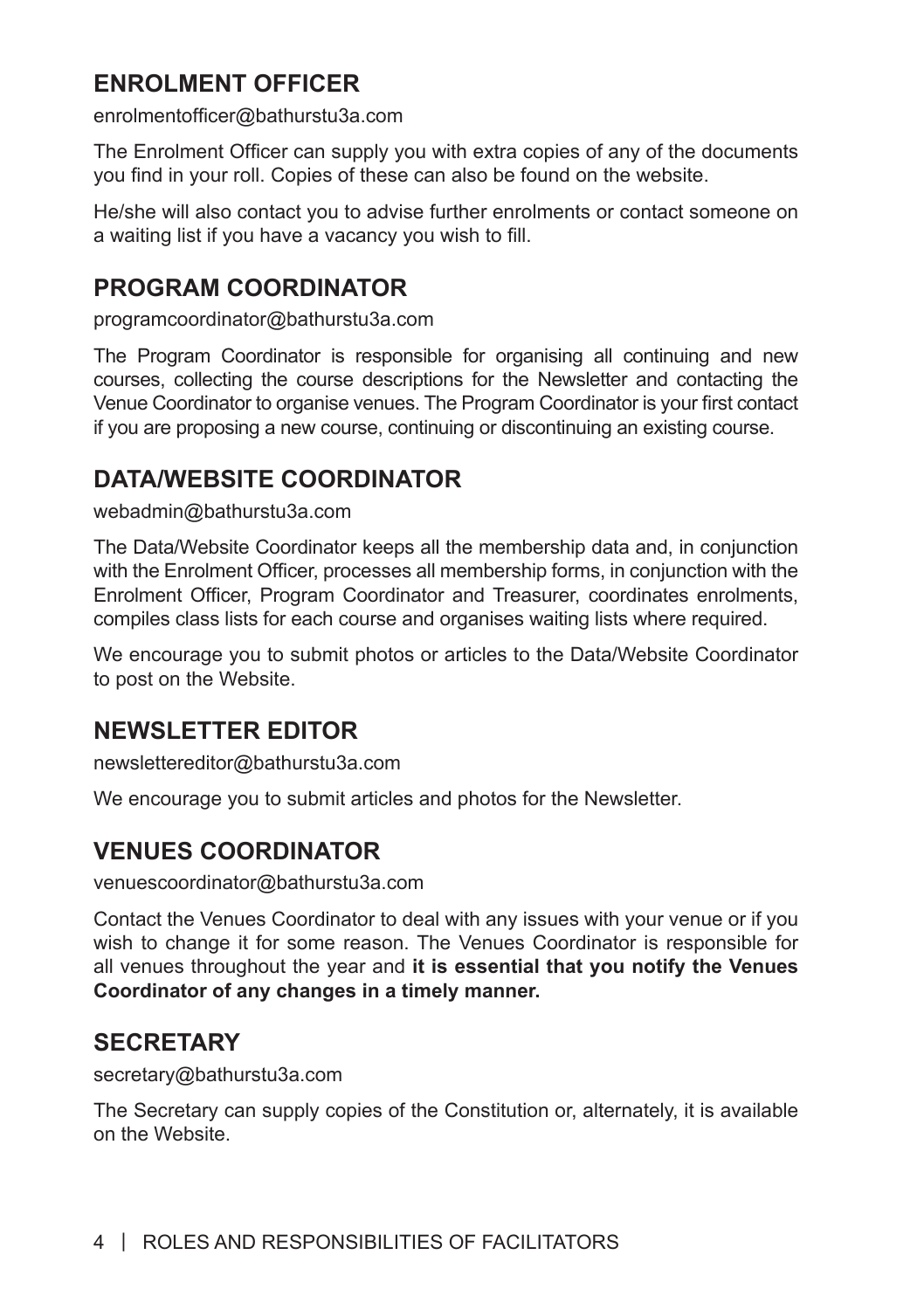## **TREASURER**

treasurer@bathurstu3a.com

Contact the Treasurer before you spend large amounts of money on photocopying and he/she will refer the matter to the Committee.

He/she can also deal with spending money on items you need for class - eg, an iron or table tennis balls. All purchases must be approved by the Committee.

Facilitators may not collect money from members except for the published fees for many of our Fitness Classes.

### **PUBLICITY OFFICER**

publicityofficer@bathurstu3a.com

If you have something to help publicise your course, contact the Publicity Officer and he/she can use your information on the radio or in the local paper.

#### **PHOTOCOPYING**

print@csu.edu.au

Phone 6338 4152

The CSU Printery is the preferred option to be used for all photocopying and printing. Bathurst U3A has an account with this facility. Facilitators can email to lodge their copying and printing requests and will then need to collect their copies from the Printery.

For other copying requests, please check with the Treasurer prior to having the work done. Note that for amounts exceeding \$30, prior approval is necessary.

## **COPYRIGHT**

We pay fees so that Facilitators can copy material for use in class. This applies to books, newspapers, music DVDs, CDs etc

## **USEFUL URLS**

Bathurst U3A Website: **bathurstu3a.com**

The NSW Network Website: **nsw.u3anet.org.au** (Resources available by selecting **Resources** from the pull-down menu)

U3A Online: **u3aonline.net.au**

Bathurst Regional Council: **bathurst.nsw.gov.au**

Other useful URLS can be found on the website.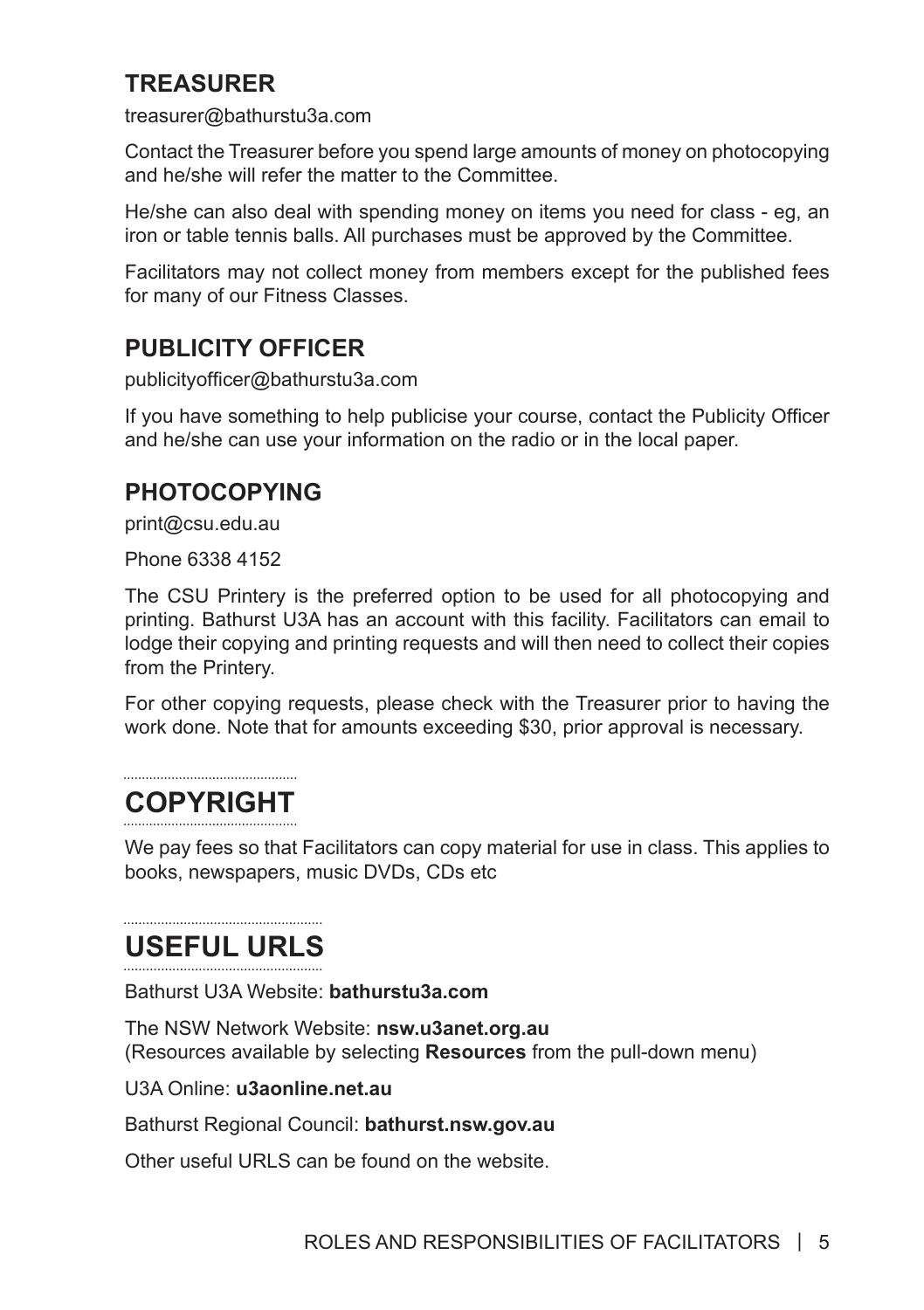#### **DATA PROJECTORS**

We own three digital projectors. Two of these are located in the storeroom off Room 31 at CSU. These are modern and very versatile. Facilitators who conduct classes in history, politics, and Invited Speakers to the Monday Morning Show series of lectures are the main users. Contact the Facilitators Representative to arrange use of the projectors.

We also own a Smart TV. This is fixed to the classroom wall in Room 31 CSU. This can also be used as a data projector by connecting to your computer via HDMI.

Facilitators also have access to a third digital projector, which has been installed in a fixed position in the ceiling of the Macquarie Room at Panthers Club. A remote control device operates the projector. Again, contact the Equipment Officer to arrange access.

## **INSURANCE**

All members are covered for loss and injury by insurance whilst participating in classes, excursions and events sanctioned by the Bathurst U3A committee. Also covered are volunteers who are working under the direction of the Bathurst U3A, or who are supervised by a member of the Bathurst U3A.

Note that partners of members are not covered by our insurance, unless they are members of the Bathurst U3A.

## **INFORMATION FOR FACILITATORS**

## **THINGS YOU WILL FIND IN YOUR ROLL FOLDER**

**Rolls for each term will be available at The Neighbourhood Centre, 96 Russell Street, on the Wednesday prior to the commencement of each term.**

Your roll folder contains:

- 1. Thank you to our Facilitators
- 2. A Calendar
- 3. An Accident Report Form
- 4. Membership Cards
- 5. Membership and Enrolment Forms

Occasionally we put some information for members in these rolls; if you would be so kind as to pass this on.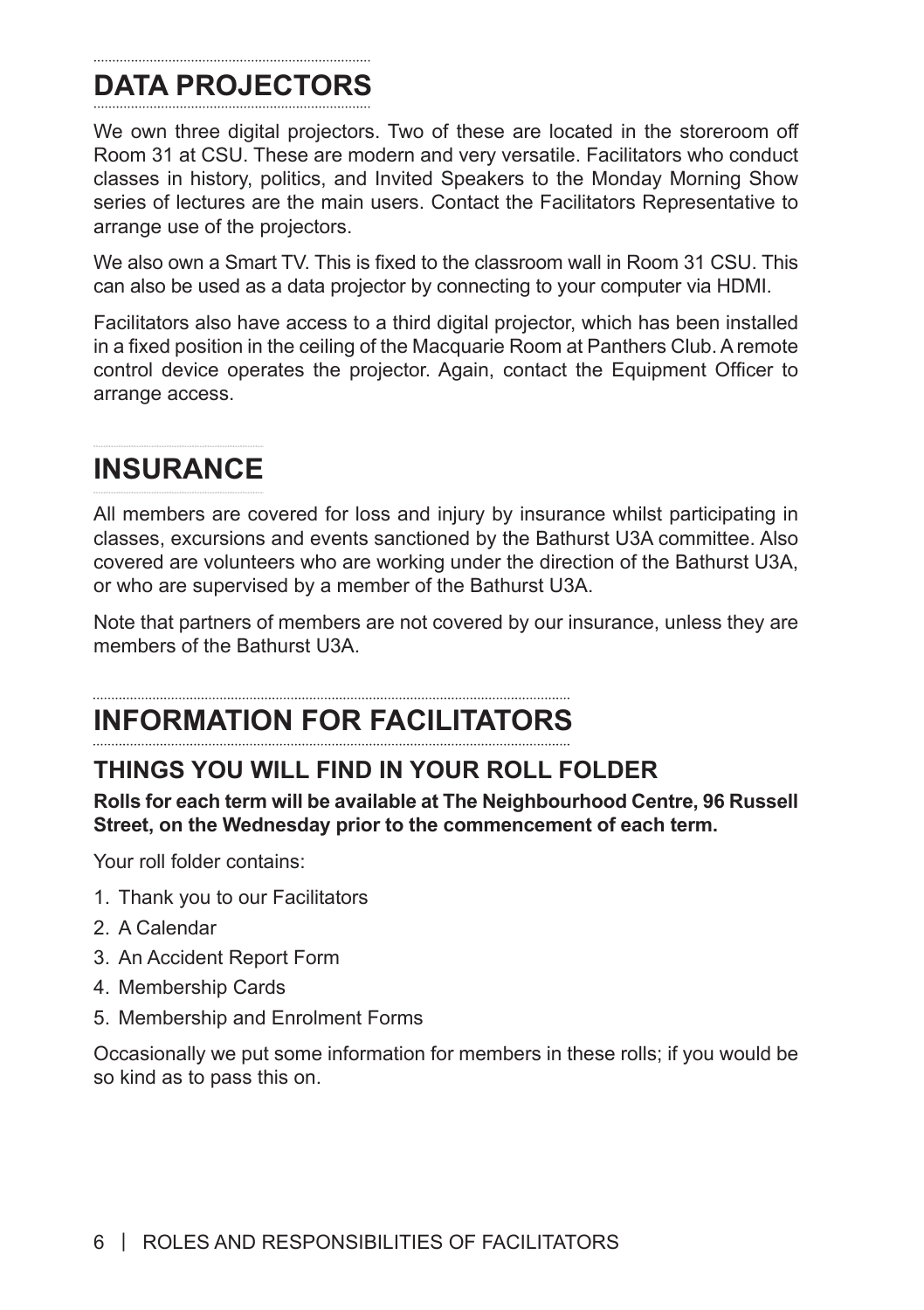## **ROLLS**

Please return your roll to The Neighbourhood Centre in the week after your last class in the term. These roll are collected by the Enrolment Officer, and are updated for accurate record keeping purposes.

Rolls are for your protection and convenience.

- Your roll is a legal document and we file them in our office. They are available in case of an insurance case later.
- Please mark your roll each session. You only need to tick those present or indicate an apology.
- By drawing up rolls, we can make sure that your class limit is not exceeded.
- Only members listed on the roll and Honorary or Temporary Members or visitors listed on the Temporary Membership roll are covered by our insurance.
- Please indicate apologies each week, as members may be ill or away for short periods of time, and we do not want to take them off the list for that reason.
- Names are removed from the roll if the person has been absent for the whole term with no apology.

## **TEMPORARY MEMBERSHIP ROLL**

Sometimes a member or non-member just drops in for a week to experience the class. Please record their details on the Temporary Membership Roll. A nonmember is allowed three sessions before they must join.

Very occasionally, we may have a visitor who for example is a friend or relative of a class member and they may wish to attend for a longer period. In this case, please contact the Facilitators' Representative for approval.

## **CALENDAR**

Keep it handy! You are absolutely certain to be asked what week it is, or when the term ends or when the next term starts. There is an option for a 6 week or 8 week term, or longer.

## **ACCIDENT REPORT**

As a Facilitator, it is your responsibility for assessing all safety aspects of the venue (loose rugs, faulty wiring, trip hazards, obstructions and safety exit procedures). We suggest that at the beginning of each term, you remind your group of general housekeeping and health and safety procedures.

Bathurst U3A has insurance coverage. For accident reports, each Facilitator must mark their roll every week and in the case of an incident, please ask the person injured to complete an Accident Report at the time the incident occurred. Once the Report has been completed, please send it to the Secretary. If the injured person is unable to complete the form, please ensure that a witness does so.

However, along with the incident report, all medical and follow-up documents need to be submitted for the insurer to assess any claim. Again, forward all claims to the Secretary.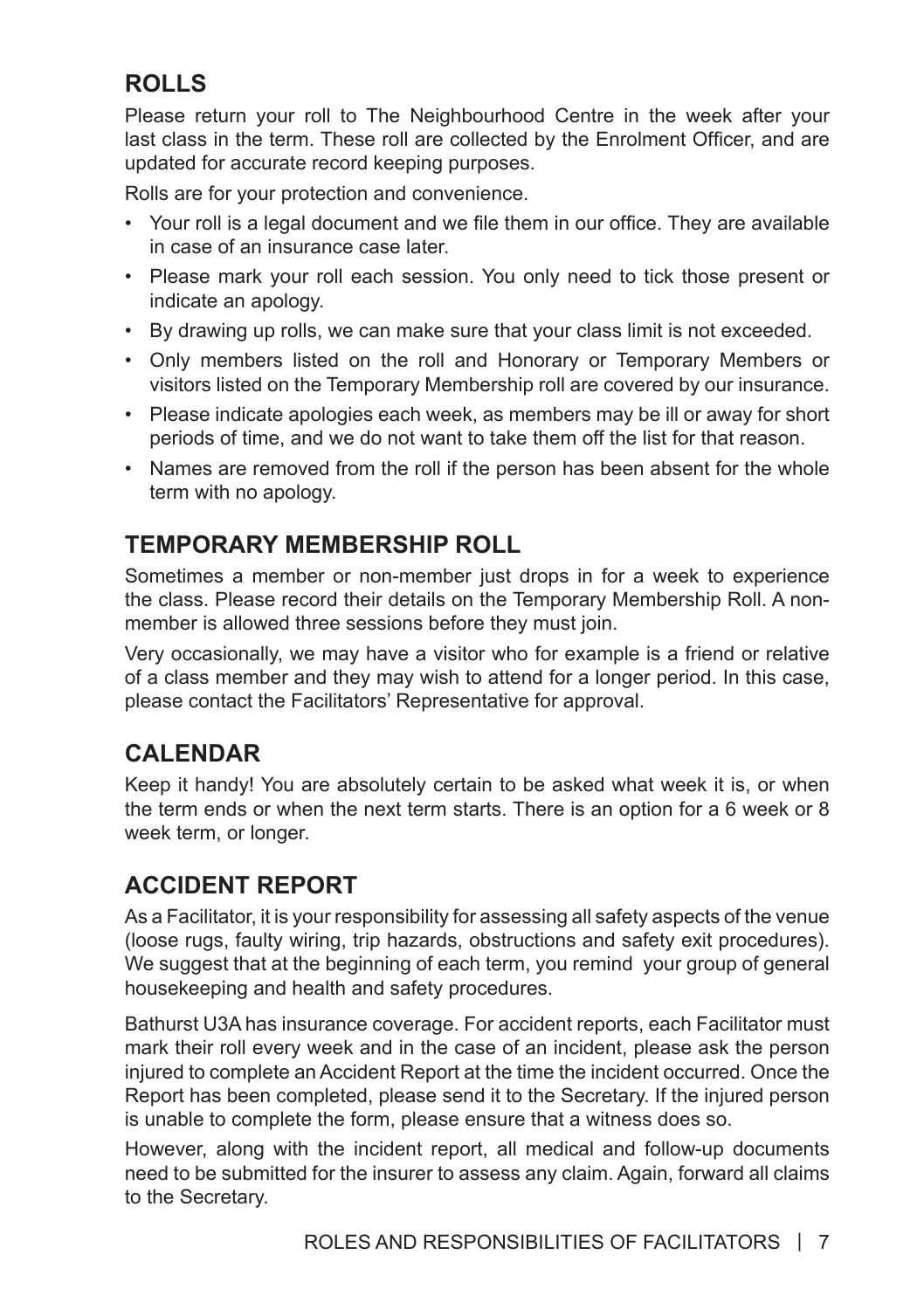## **CANCELLED CLASS**

Even Facilitators sometimes get sick or have to attend to an urgent matter. If you are going to be absent from a class, the Facilitators' Representative should be informed and told of what action you were able to take to contact your group.

Here are some suggestions of what you might do:

- Ask someone in the group to run the session for the day or find a replacement **Facilitator**
- Contact the Facilitators' Representative who will contact the members of your group.

#### **WHAT TO DO WHEN**

## **A MEMBER JUST TURNS UP AND IS NOT ON THE ROLL**

**PLEASE - do not add anyone to your roll.** Add them to the Temporary members roll for the day. If they have not filled out a form, if possible, give them one. If they have filled out a form, you should be notified before the next class. You can report their presence to the Enrolment Officer.

## **YOU HAVE A VACANCY IN A CLASS WITH A LIMIT**

Contact the Enrolment Officer who has the waiting list for your class. He/she will contact someone to fill the vacancy. Please do follow this up - there are probably members who would just love to be in your class.

If someone in your group dies, please inform the Secretary, so that their passing can be noted.

#### **MEDICAL EMERGENCY - call an ambulance on 000**

**Members' emergency contacts are available on the website.**

### **BETWEEN TERM CLASSES**

We have extended course terms to eight week terms. For some venues, it is possible to book for the whole year, without incurring costs, but in other cases, Facilitators will have to find their own space if they wish to continue during breaks. We are not able to fund venues for between-term classes.

However, if you do run extra classes, you are still covered by insurance and you will need to mark a roll. You can obtain an extra roll by contacting the Enrolment Officer. This roll should be returned to The Neighbourhood Centre when you collect the following term's roll.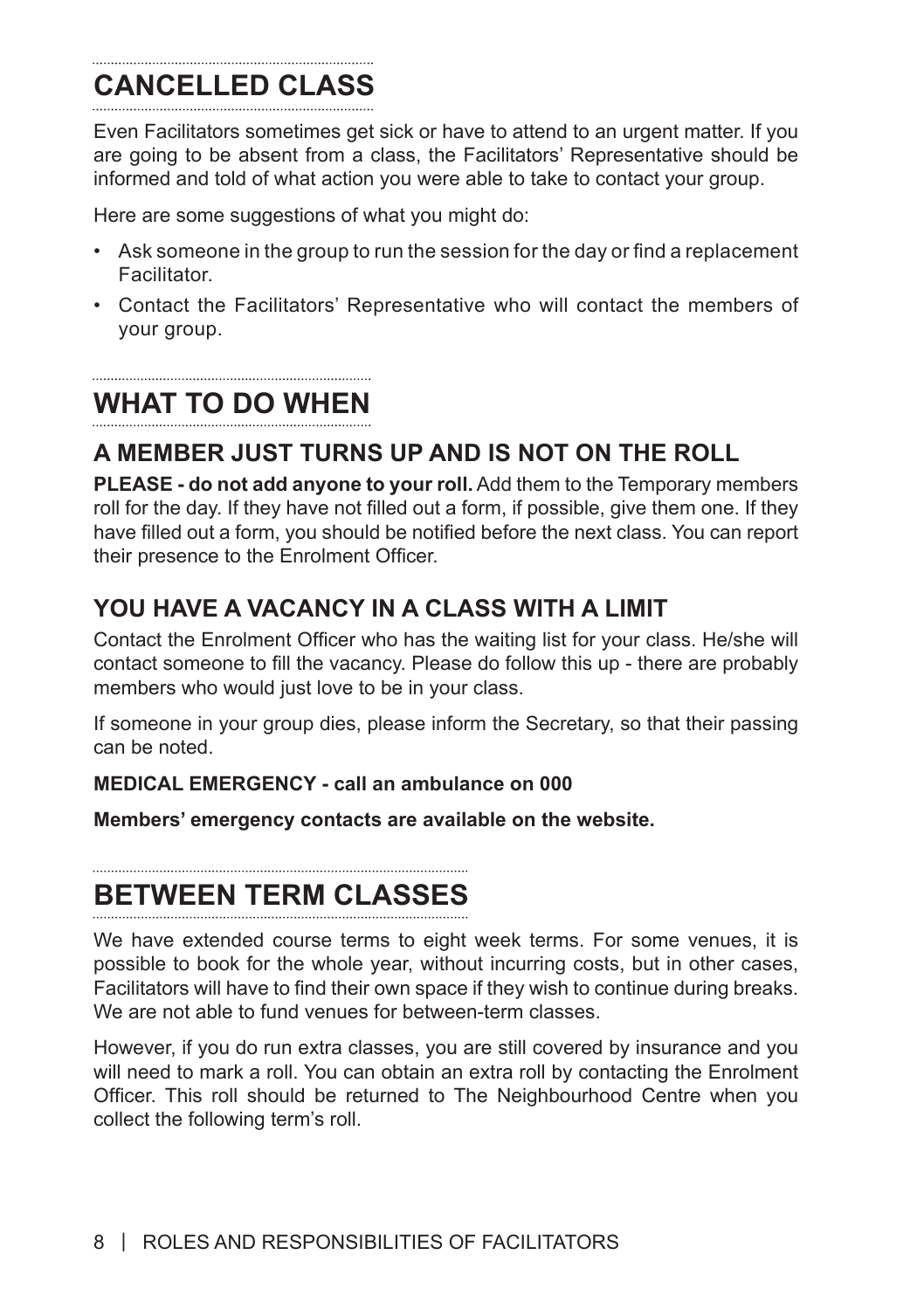## **PRIVACY**

Some members may not wish to share their contact details with other members, so it is advisable when sending emails, to BCC them.

## **CONTINUING OR NEW CLASSES**

You will receive a form to fill out describing your new course or so that you can change your outline.

Your course description should be no more than 35 words.

## **THANKS**

Talking with members brings out just how valued our Facilitators are. The majority of members say their classes are fun, enjoyable learning experiences organised by passionate Facilitators.

So thank you very much for your time, effort and commitment to Bathurst U3A.